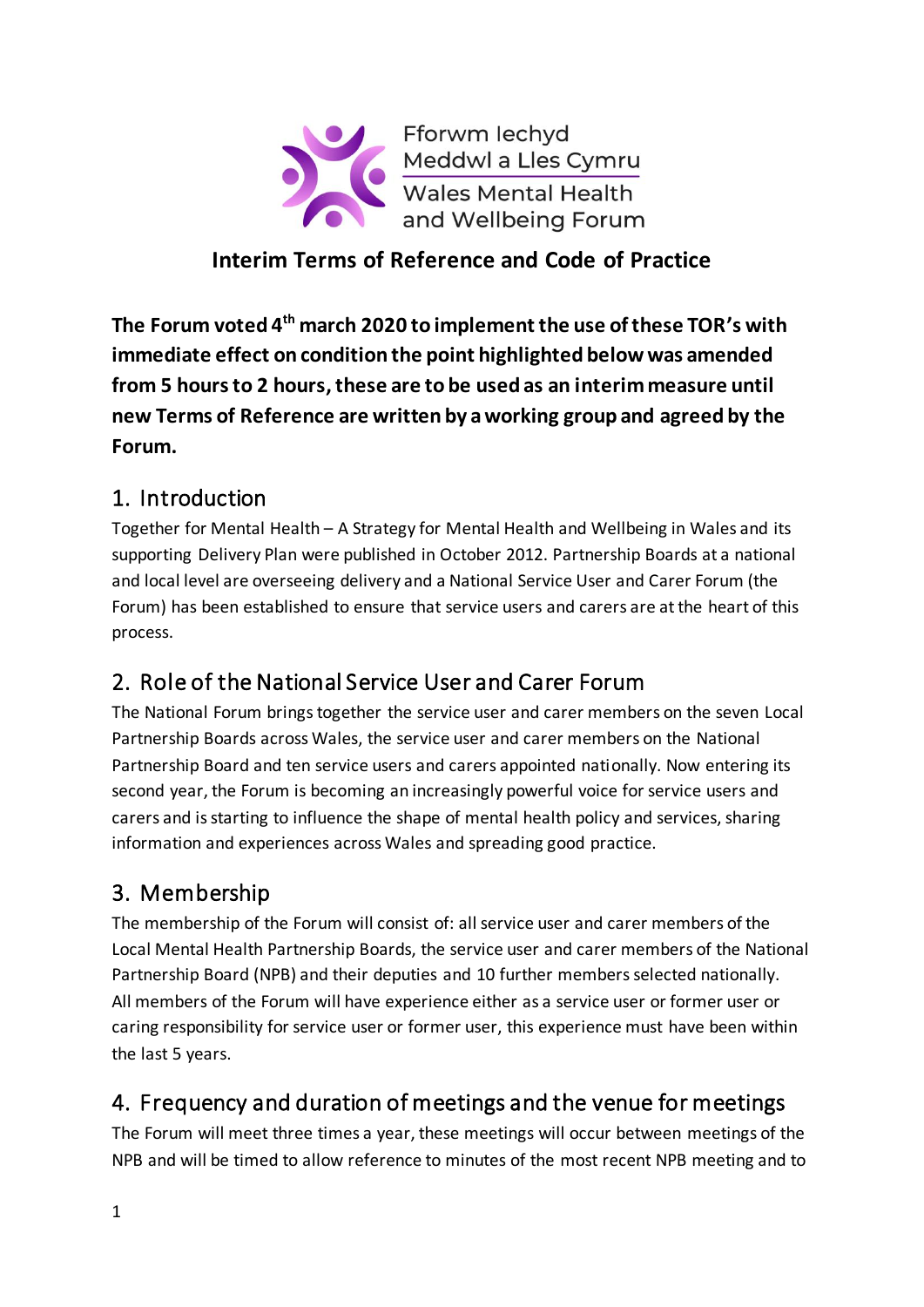be able to prepare for the subsequent NPB meeting. The venues for the meetings will rotate between all Local Health Board areas of Wales in turn.

### 5. Facilitation and administration

The Forum will be facilitated by the Mental Health Foundation on behalf of the Wales Alliance for Mental Health.

The Mental Health Foundation will be responsible for:

- taking and writing up notes and action points;
- sending out information and reminders/papers for meetings;
- petty cash and hospitality

#### **Expenses and Funding**

- The Forum is funded by Welsh Government, the Forum is funded by public money and as such expenditure needs to be openly accounted for. Expenses will be paid at standard Welsh Government rates.
- No member of the Forum should be out of pocket as a result of their membership of the Forum.
- Expenses for Forum activities will be reimbursed on the day.
- Anyone whose journey takes in excess of 2 hours is entitled to one night overnight accommodation. Accommodation must be requested and approved in advance.
- Rail tickets can be booked in advance for people.
- Food

### 6. Structure of meetings

The Forum meetings will be whole day meetings and will include whole Forum meetings and small group work. Expert speakers may be invited by the Forum to make presentations or engage in consultations.

### 7. Group agreement

All discussions that take place within the |Forum will be conducting according to the following group agreement:

- **Confidentiality**
	- o Don't share personal information discussed within the group without permission – only share what you feel comfortable sharing

#### • **Communication**

- o Actively listen to each other
- o Let everyone speak
- o Try not to speak over the top of people
- o Try not to monopolise the discussion Stay focused